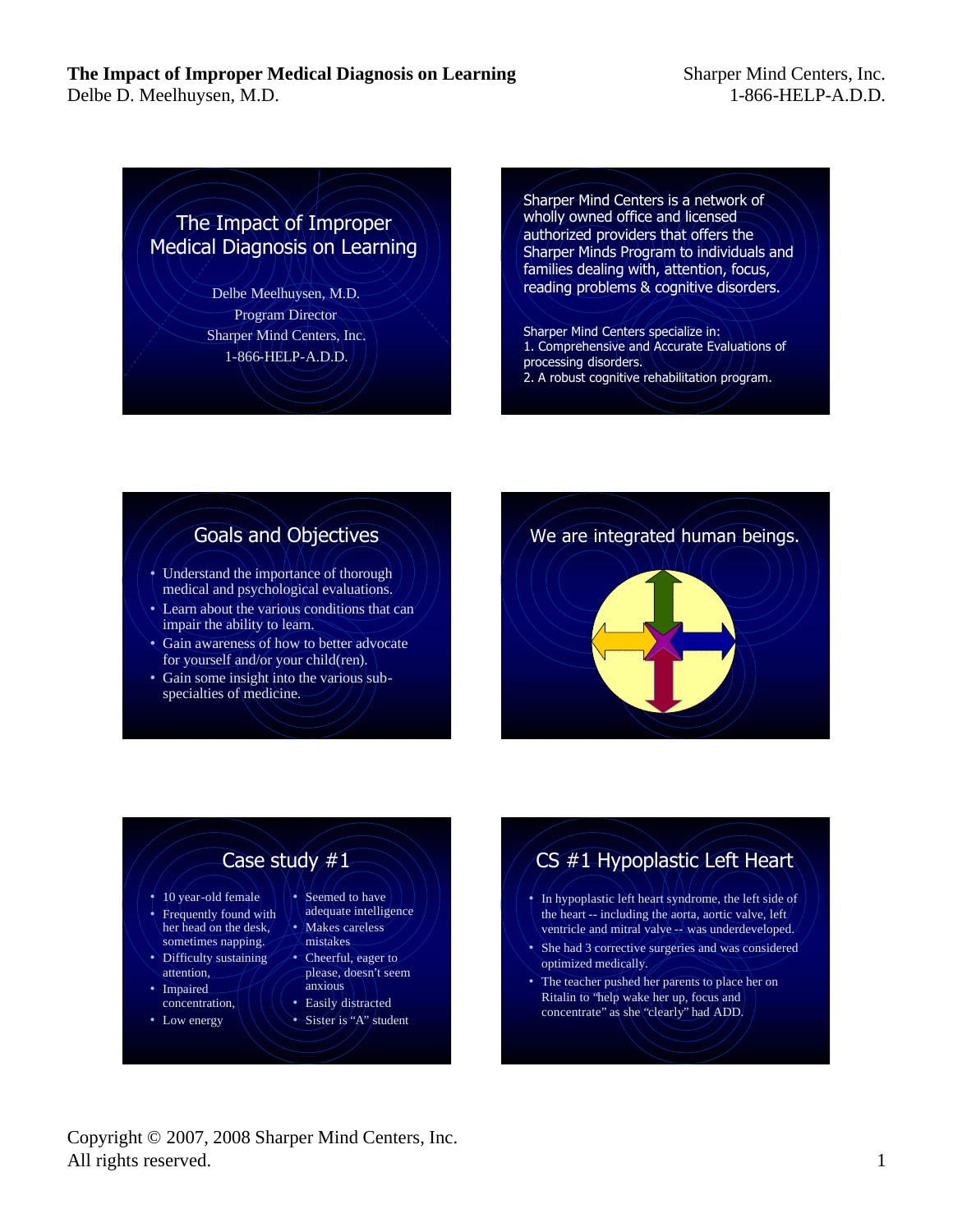#### **The Impact of Improper Medical Diagnosis on Learning** Delbe D. Meelhuysen, M.D.







# What Determines Treatment?

- Underlying Cause?
- Symptoms?
- Diagnosis?
- Multiple underlying causes of diarrhea. At least one for every letter of the alphabet – plus.
- Underlying cause of the symptoms MUST determine treatment, not the symptoms or diagnosis/

# How are most diagnoses of ADHD made?

- A teacher or "friend" suggestion
- A brief interview and observation by MD
- Rarely is there a complete history, blood work and neuropsychological evaluation.

## ADD, ADHD - An Epidemic Diagnosis

- 5 million children ages 3 to 17 are diagnosed with a L.D., 4 million with ADHD. Center for Disease Control & Prevention (CDC) report from their 2002 National Health Interview Survey, published in 2004.
- 2 to 3 million children are on medications such as Ritalin or Adderall.
- 10% to 4% ratio of boys to girls
- Precipitator is behavioral symptoms or poor academic performance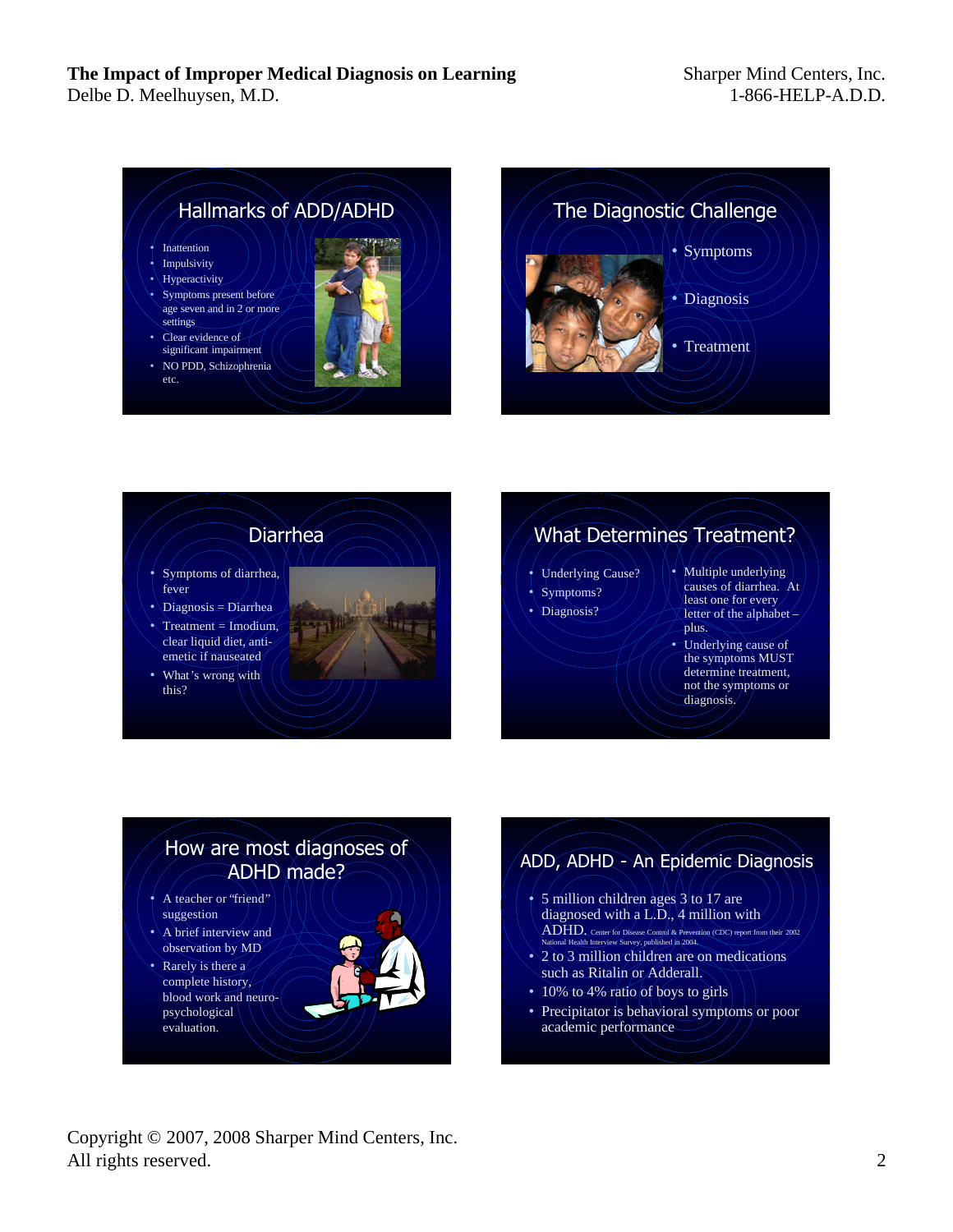Delbe D. Meelhuysen, M.D.

## ADD, ADHD - An Epidemic **Diagnosis**

- An estimated 8 million adults have ADD.
- Only about 5% of adults with ADD are being treated for their ADD.
- Many adults have found coping mechanisms that work for them, or they self-medicate.
- Precipitator for treatment is often relationship and/or work problems.





#### 1. There is no evidence that ADD/ADHD is a single disease with a single cause.

2. If #1 is true, then it follows that not all, or even most cases of ADD/ADHD should be treated with stimulants.

# Underlying Causes of the Symptom of Inattention

- Traumatic brain injury
- A lack of bilaterality
- Emotional stress or trauma
- Genetic factors, arrested development Maternal smoking
- Fetal Alcohol Effect or Syndrome
- Dyslexia or other cognitive problem(s)
- Nutritionally deficient diet, food allergies, sensitivities
- **Ineffective Parenting** • Environmental toxicity – heavy metals

Birth complications/hypoxia

- Poor behavior emulation
- Mixed brain dominance
- **Stimulants**
- Genetic or medical issues
- Infections/antibiotics

# Underlying Causes of the Symptom of Hyperactivity

- Brain tumors (early stage)
- Lead toxicity
- Pesticide poisoning
- Diabetes
- Congenital heart defects Other heavy metal
- Infections (viral, bacterial, parasites, worms
- CO poisoning
- Traumatic brain injuries
- Allergies
- Genetic disorders,
- Seizure disorders (Petit Mal)
- toxicity (mercury or  $m$ anganese,  $\ldots$ ) • Normal high energy kid

# Persons labeled with ADHD are more likely to:

- Drop out of high school
- Be under or unemployed
- Be incarcerated  $(20 X)$
- Engage in anti-social behavior
- Have social and/or marital problems
- Try drugs and alcohol

## How Dietary Factors Affect Learning and Behavior

- 1. Insufficient calories, insufficient nutrition.
- 2. Sufficient calories, insufficient nutrition.
- 3. Sufficient calories, sufficient nutrition, adverse food reactions.
- 4. Ingestion of neurotoxins. (MSG, Aspartame)
- Lifestyle habits that sabotage the immune system.
- 6. Universal dietary factors.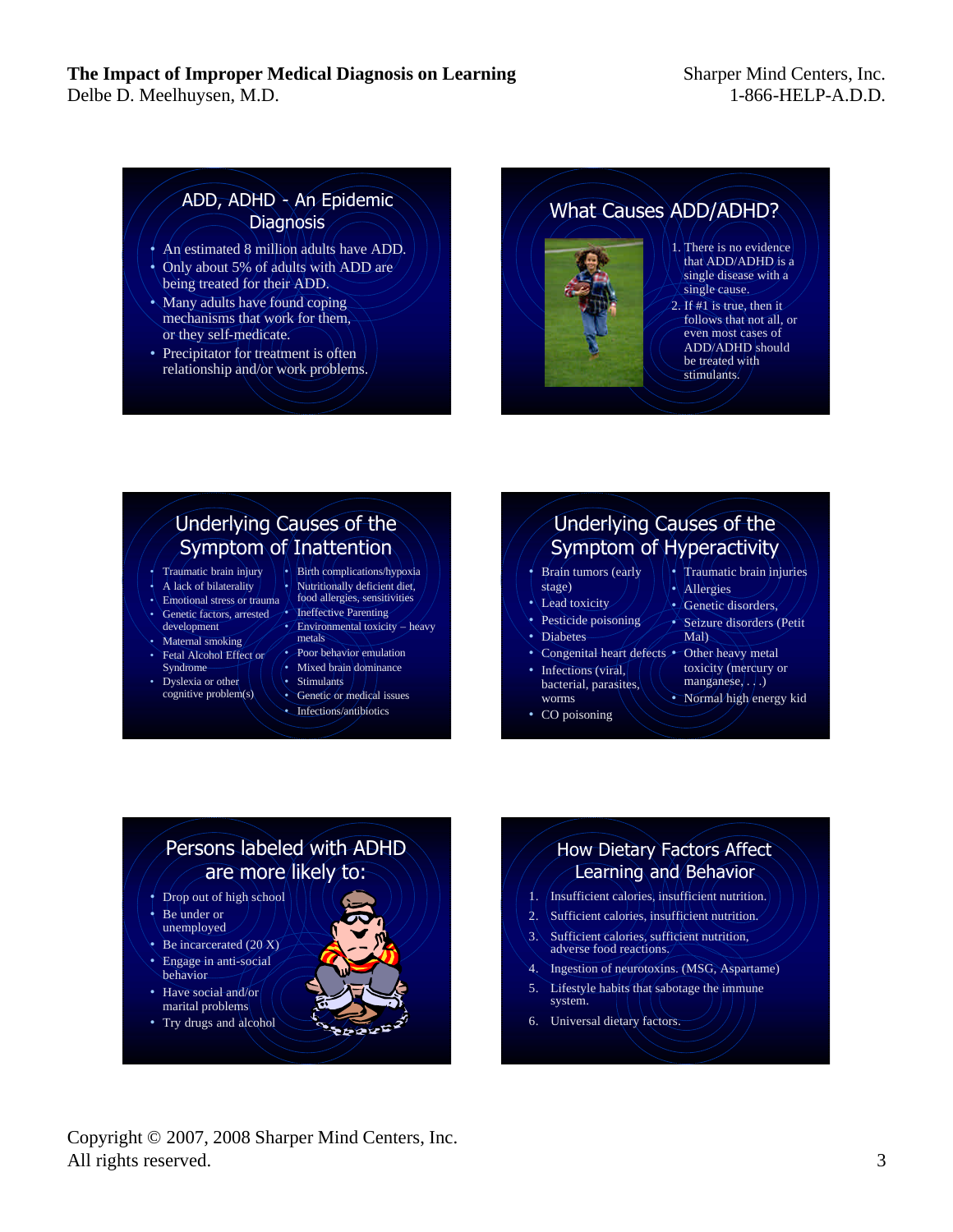#### **The Impact of Improper Medical Diagnosis on Learning** Delbe D. Meelhuysen, M.D.

## Allergy and Immunology Causes of ADD/ADHD

- Food sensitivities can cause behavior and learning problems, directly or indirectly. Because the reaction is typically delayed, there is not an apparent connection between the diet and the behavior or learning problem.
- Food allergies cause behavior problems indirectly. Because the reaction is within seconds to hours, there is an obvious connection.

#### Common signs and symptoms of a true food allergy

- Hives, itching, eczema Swelling of the lips, face, tongue, throat, or other parts
- Watery itchy eyes
- Wheezing, nasal congestion, coughing, sneezing or trouble breathing, pneumonia
- Abdominal pain or cramps, diarrhea, nausea, vomiting
- Dizziness, lightheadedness, fainting

#### Common signs and symptoms of a true food allergy (continued)

- Tingling sensations in the mouth
- Migraines, headaches
- Muscles aches and joint pains
- Lymph node swelling
- "Allergic shiners" (dark circles under the eyes)
- Shock rapid heart rate, a drop in blood pressure and cardiovascular collapse.

#### Manifestations of Food Allergies in Infants and Young Children

- Crying, "colic"
- Vomiting, diarrhea, GERD, dysphagia
- Itchy skin, rashes: eczema, urticaria, angioedema,
- Cold-like respiratory symptoms: nasal congestion, coughing, sneezing, wheezing, asthma
- Failure to thrive or poor growth
- Picky eaters

#### Symptoms of Food Intolerance or **Sensitivity**

- General: tiredness or fatigue, lethargy or malaise, insomnia, bed-wetting, PMS, RLS, leg pains, cravings addictions
- Neurologic: Migraines, headaches, pain, tics, dizziness

### Symptoms of Food Intolerance or Sensitivity, cont.



Psychiatric: impaired memory, difficulty concentrating, inattention, depression, anxiety, other mood disorders (e.g. irritability, moodiness), hyperactivity, autistic spectrum disorders, nightmares, night terrors, impulsivity, aggressiveness, rage/anger, tantrums, wilting, withdrawal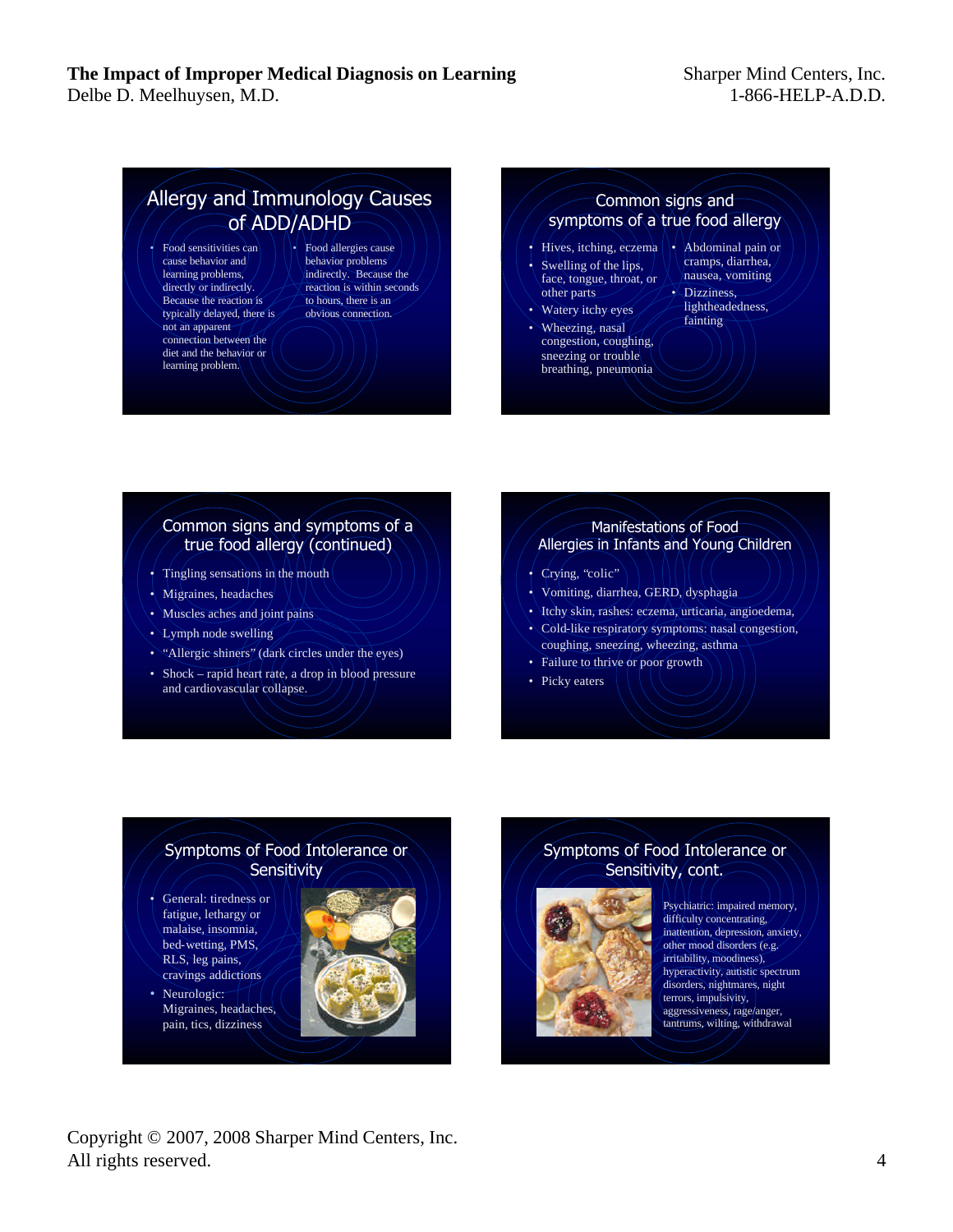Delbe D. Meelhuysen, M.D.

#### Sharper Mind Centers, Inc. 1-866-HELP-A.D.D.

# GI causes of Behavioral and Growth Problems

- Medical research has shown that gastrointestinal ("GI") problems are commonly described in persons with psychiatric, neurologic and developmental disorders.
- Common GI diseases include: Celiac disease, ulcerative colitis, Crohn's disease, IBS, GERD

## Case Study #2

- 24 year old female graduate student
- Difficulty concentrating, difficulty focusing
- Low energy, sleeping 12 hours a day
- Flat affect, loss of interest in extracurricular activities
- Passing, but struggling with classes
- Sometimes slurred speech
- Hair loss and other vague complaints

# CS #2 Hashimoto's Thyroiditis

- Her professor asked what disease she was studying this week.
- Without taking a history, doing any blood work or even a physical, the attending physician recommended she see a psychiatrist for her "depression."
- After being correctly diagnosed and treated appropriately, she completed graduate school in the top half/middle third of her class.

## Endocrinologic causes of ADHD

- Hyperthyroidism can cause fear, hostility, fainting, demanding hypercritical behavior.
- Diabetes can results in fluctuating moods and energy levels.
- Hypothyroidism can cause depression, fatigue, irritability, poor memory.
- Adrenal dysfunction can results in hypersexual behavior, headaches, fainting,

# Case Study #3

- 8 year old third grade boy who is irritable
- Alternates between hyperactivity and lethargy
- Uncoordinated
- Complains of frequent headaches and stomachaches, decreased appetite
- Decreased play

# CS #3 Lead Poisoning

- Most children with lead poisoning are asymptomatic.
- GI symptoms include: anorexia, constipation, abdominal pain, colic, vomiting, failure to thrive and diarrhea
- Neurologic symptoms include: irritability, overactivity, lethargy, decreased play, increased sleep, ataxia, incoordination, headache, decreased nerve seizures, cranial nerve paralysis, coma,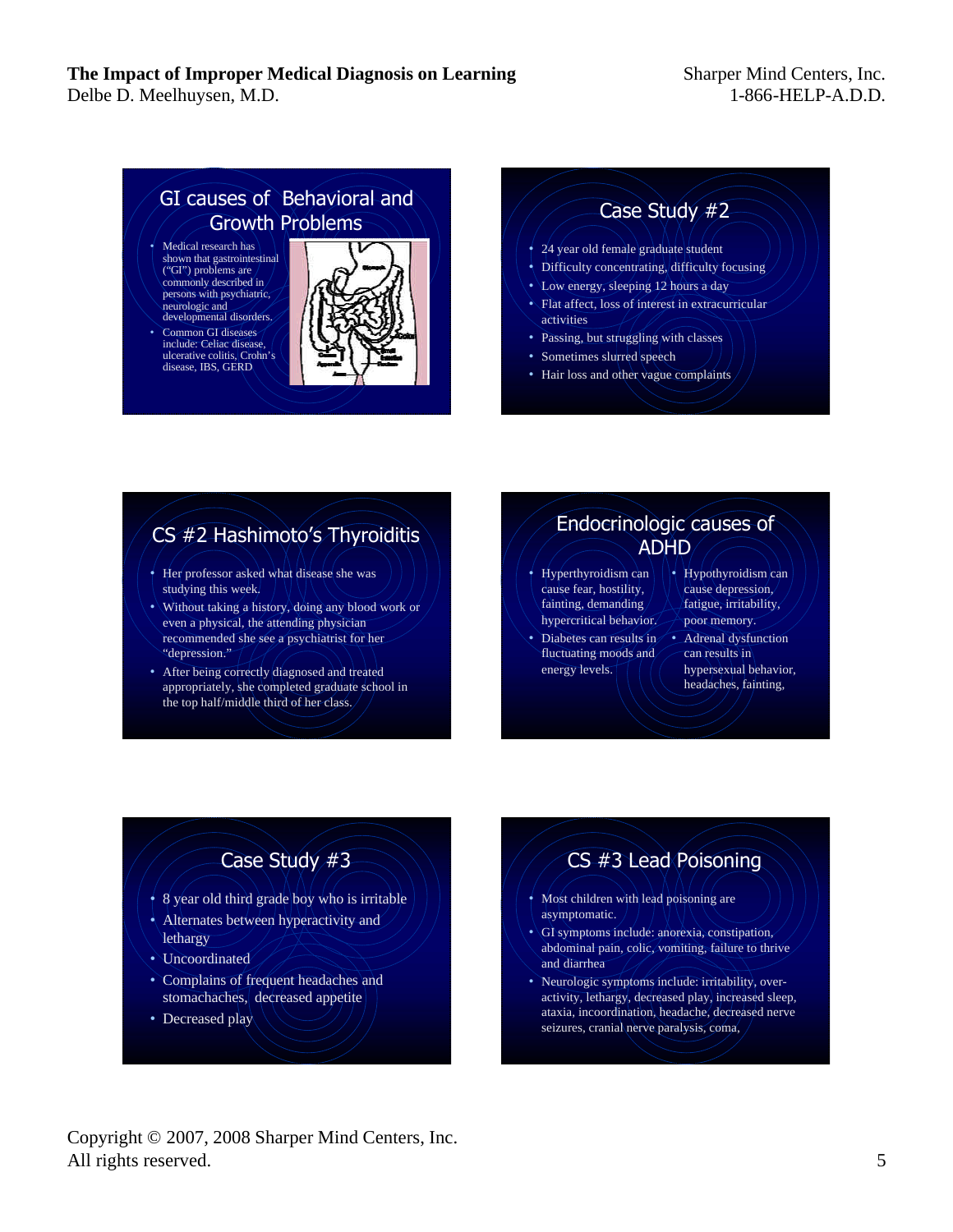Delbe D. Meelhuysen, M.D.



Carbon Monoxide Poisoning



- Mild to Moderate signs and symptoms include: headache, nausea, confusion, chest pain, dyspnea, gastroenteritis, and weakness
- Severe sign symptoms include: syncope, seizures, coma, myocardial ischemia, Dysrhythmias, pulmonary edema, skin bullae, myoglobinuria



# Fragile X Syndrome

- $\div$  Occurs in 1 in 1500 males
- Is the cause of 6% of mental retardation in males. (0.3% in girls)
- Boys can have from mild to profound mental retardation, cluttered speech, a large head and large ears, autism. They are typically tall. Girls may only have learning disabilities.

# Hematologic causes of ADHD

- Anemia (Iron) can lead to feeling down, tiredness, aggression, irritability, poor performance.
- B vitamin (stress vitamins) deficiency can result in hostile and violent behavior

# Neurologic Causes of ADHD



- Temporal lobe seizures can cause bizarre behavior, dreaminess, repetitive movements, and violent behavior
- Migraine and other types of headaches
- Paroxysmal events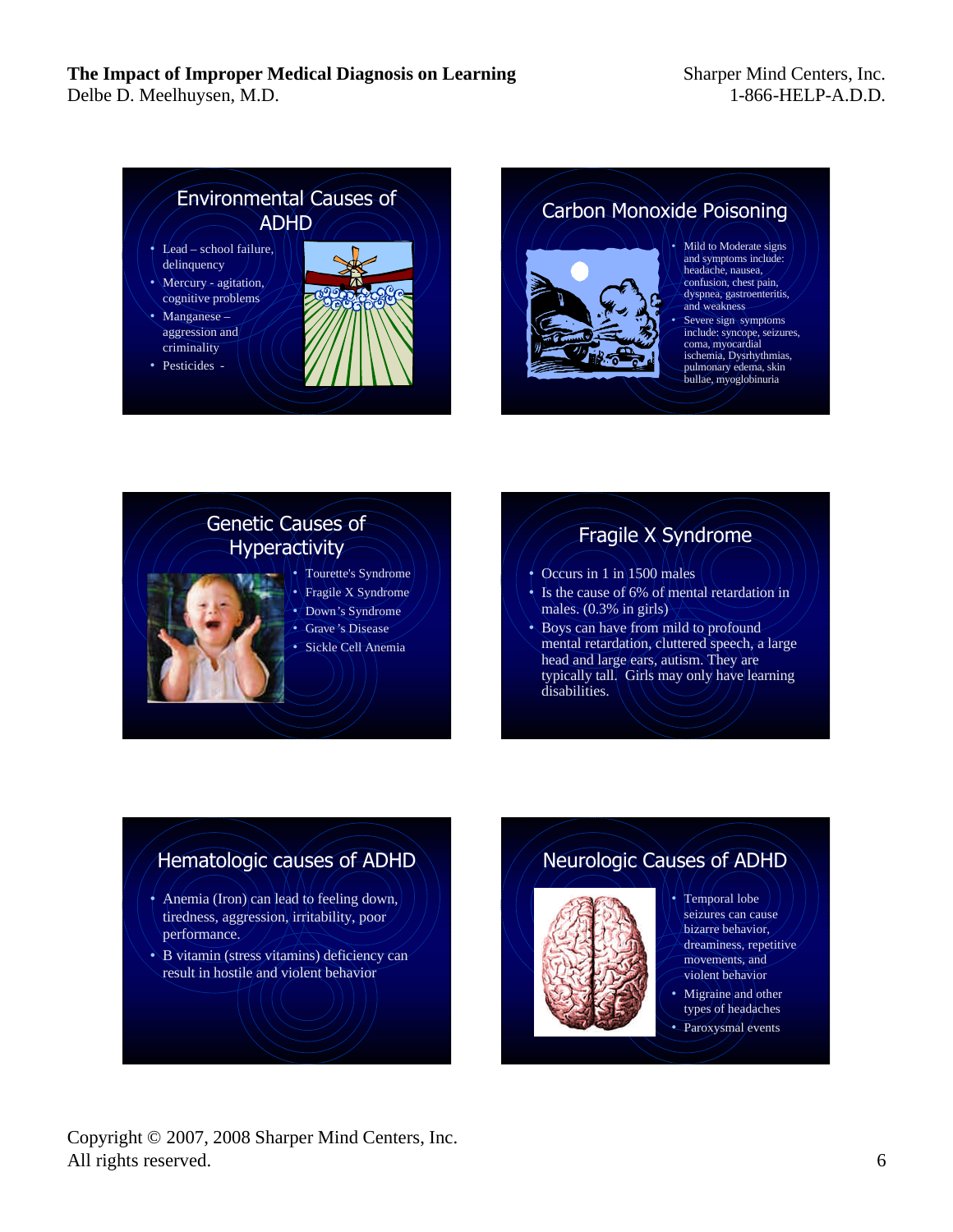Delbe D. Meelhuysen, M.D.

## More Neurologic Causes of ADHD

- Fetal Alcohol Effect and Syndrome
- Mixed brain dominance
- **Brain cysts**
- CNS benign tumors and cancers
- **Cortical Atrophy**
- Traumatic Brain Injury

## Case Study #4

- 14 y/o 8<sup>th</sup> grade girl,  $3^{rd}$  of 5 children, living with her married bio-parents
- Low motivation, slow to respond, withdrawn
- Impaired or lower attention span, poor concentration
	- Attitude: "Don't worry, be happy?"
	- Difficulty remembering recent events
- Underestimates time needed to complete tasks.
- Reduced affect, recent weight gain, no friends,
- Poor academic achievement—low grades

# CS #4 Abuse

- An estimated 60-75% of girls and 40-50% of boys are sexually molested during their childhood.
- The 4 forms of abuse are:
	- 1. Neglect, abandonment, rejection
	- 2. Sexual
	- 3. Emotional, mental, spiritual
	- 4. Physical
- The most damaging type of abuse is #1
- Some studies suggest that women are more abusive than men.

### Stress reduces new cell proliferation

"A single exposure to stress can result in a significant reduction in the number of these proliferating cells. Our results suggest that . . . the rate of precursor cell proliferation can be affected by a stressful experience." Source: National Centers for Biotechnology Information, National Institutes of Health

http:, , www.ncbi.nlm.nih.gov, entrez, query.fcgi?holding=npg&cmd=Retrieve&db=PubMed&list\_uids=9501234&dopt=Abstract

# Why Do All These Diseases Cause ADD-like Behavior?

- They either directly or indirectly disrupt the function of neurons.
- Indirect causes include: anemia (not enough red cells to carry oxygen to the brain cells) and malabsorption (GI) problems, which reduce the availability of the basic building blocks of the neurotransmitters or glucose, the fuel of the cells.
- Direct causes include TBI and neurotoxins (drugs, alcohol, pesticides, food additives, heavy metals).

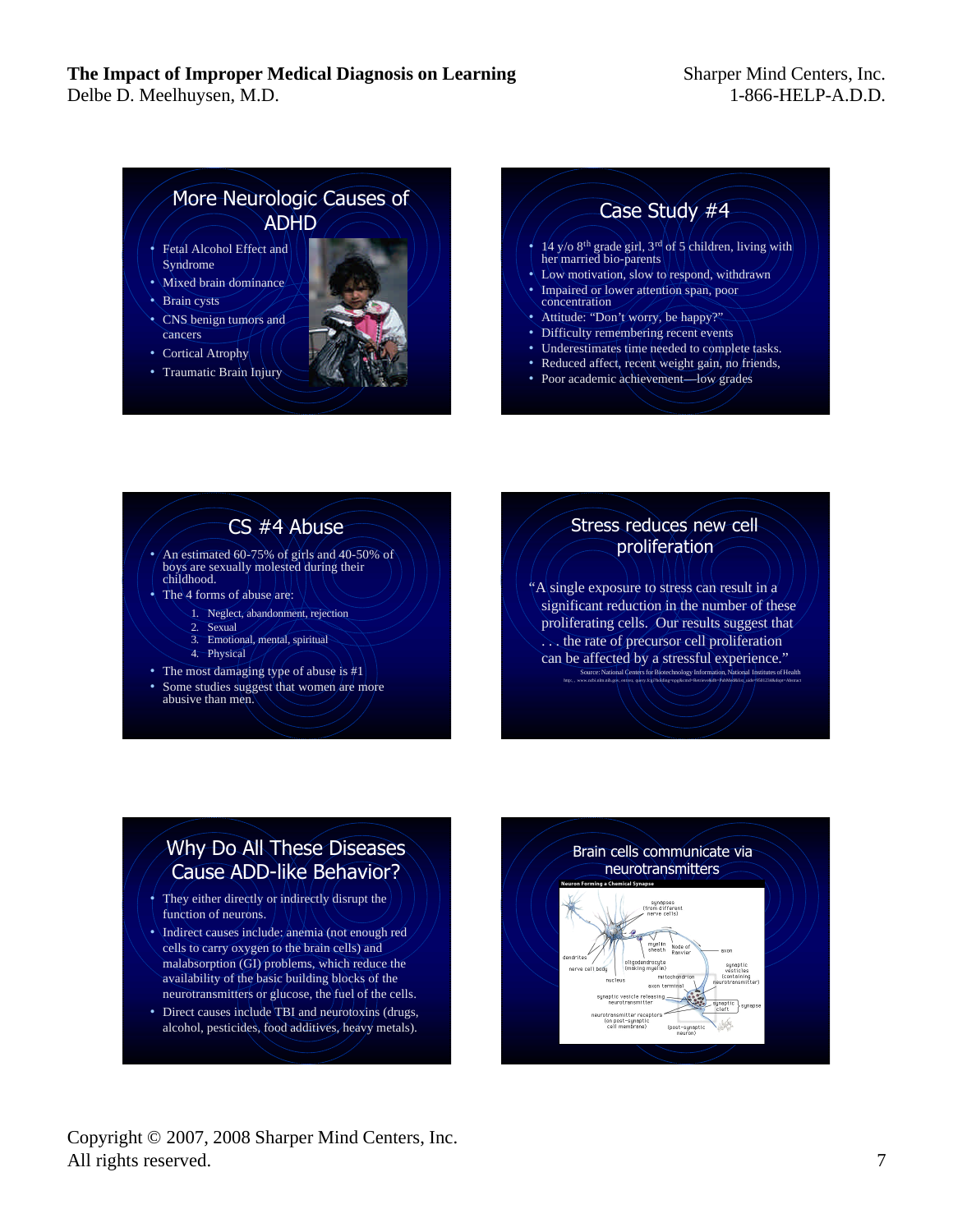# Questions to Ask Yourself

- Is your child *really* inattentive or hyperactive?
- Is your child's behavior really abnormal?
- Is your child physically healthy?
- Is there a logical explanation for your child's behavior change?
- Is your child extremely bright?
- Is your child spoiled rotten?
- Is your child's life over-stimulated? (media/pop)
- Is your child uniquely different?
- Is your child learning disabled?

## Psychiatric & Medical History

- **Historians**
- Chief complaint
- $\bullet$   $\overline{\mathrm{HPI}}$
- Past psychiatric history: depression, anxiety, mania, stress, psychosis, OCD
- Family history
- Pre-natal, peri-natal and post-natal history
- Developmental history
- School history
- Past medical history
- Social history
- Substance use
- Possible abuse

# Psychiatric and Medical Exam

- Physical appearance
- Attitude/Mood/Affect
- Gross/fine and grapho
	- motor development
- Speech and Language
- Attention. Concentration & Memory
- Hearing/Vision
- Constitutional • HEENT
- Neck (LN/Thyroid)
- Cardio/Respiratory
- Neurological including Primitive Reflexes
- Muscle/Skeletal
- Skin



• Pregnancy tests

# The Impact of Improper Medical Diagnosis on Learning

- Underachievement in school
- Failure to complete a high school education/
- Under or unemployment
- Medical crisis's
- Death
- Increased juvenile delinquency,
- Low self-esteem

## The Impact of Improper Medical Diagnosis on Learning-2

- Increased domestic violence, illegal and legal substance use
- Increased risk of abandonment, physical and emotional abuse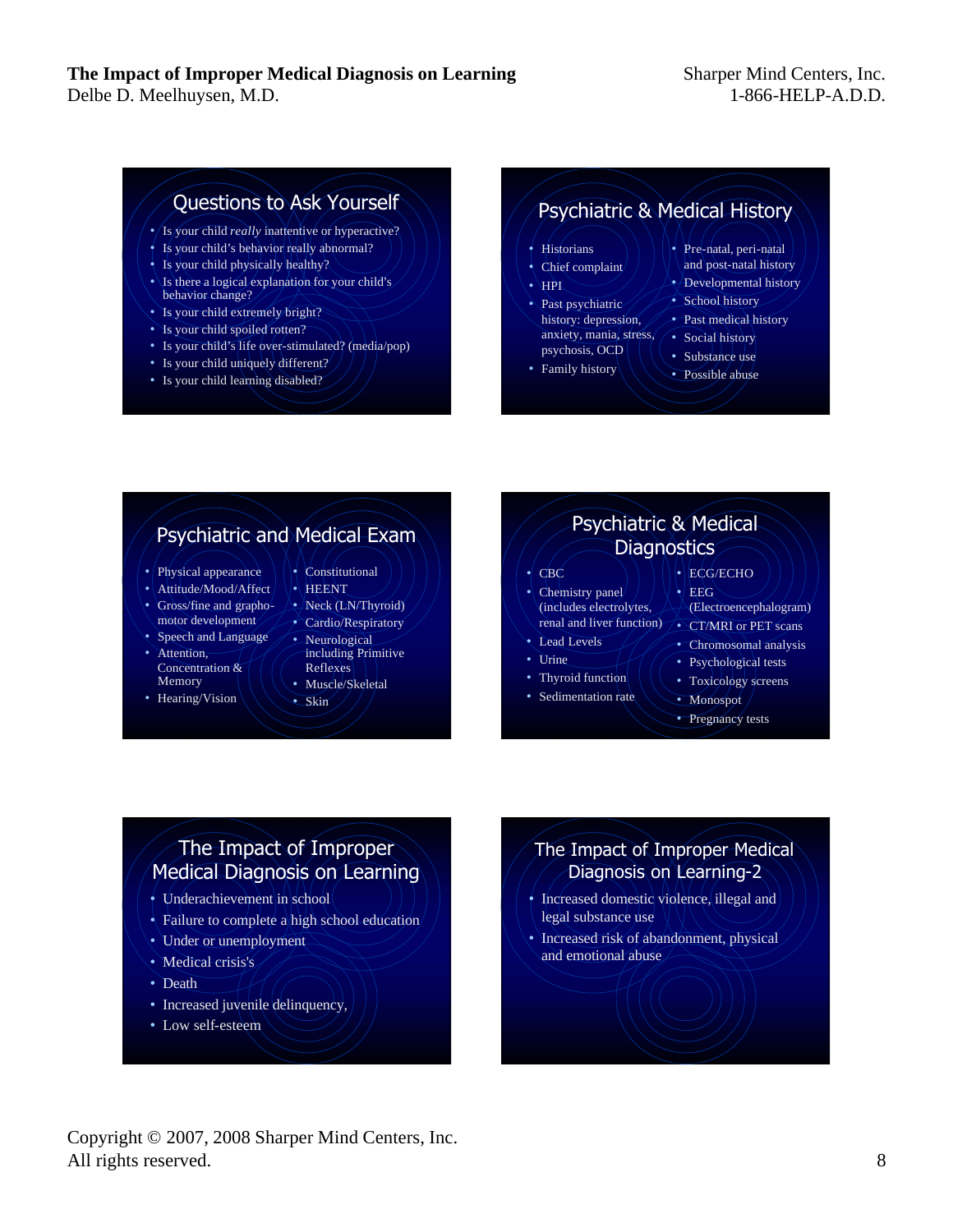

• "The real tragedy is that masking children's symptoms merely allows the underlying disorders to continue and in many cases, to become

## Sharper Minds Evaluation

- Extensive family, educational, developmental history
- ADT, DDT, modified Gesell, bilaterality assessment
- Auditory discrimination, mind's eye process
- Mixed brain dominance, balance, gross motor, fine motor and graphomotor skills
- WIAT, Reading comprehension, NVLD screening
- Connor's Continuous Performance Test (CPT-II)
- Response to stress, barriers to performance

### Neural-Cognitive Therapy

- Cognitive Therapy to integrate the right and left brain hemispheres (physiotherapy)
- Motor-sensory integration
- Distractions dealing with stress
- 28 Program Success Principles (coping mechanisms)
- Authoritative Parenting Techniques
- More

## Results - Improvements in:

 $A's \& B's$ 

- Behavior
- Seeing and hearing
- Coordination improves
- Peripheral Eyesight and Awareness
- Fine motor skills
- Grades
- Relationships with others

### Drug-Free, Complementary **Solution**

- 70% are able to discontinue or substantially reduce psychotropic drugs within 8-12 weeks. 80-90% within 12 months (not guaranteed in every case).
- Results are "lasting"

## The Impact of Improper Medical Diagnosis on Learning

Delbe Meelhuysen, M.D. Program Director Sharper Mind Centers, Inc. 1-866-HELP-ADD